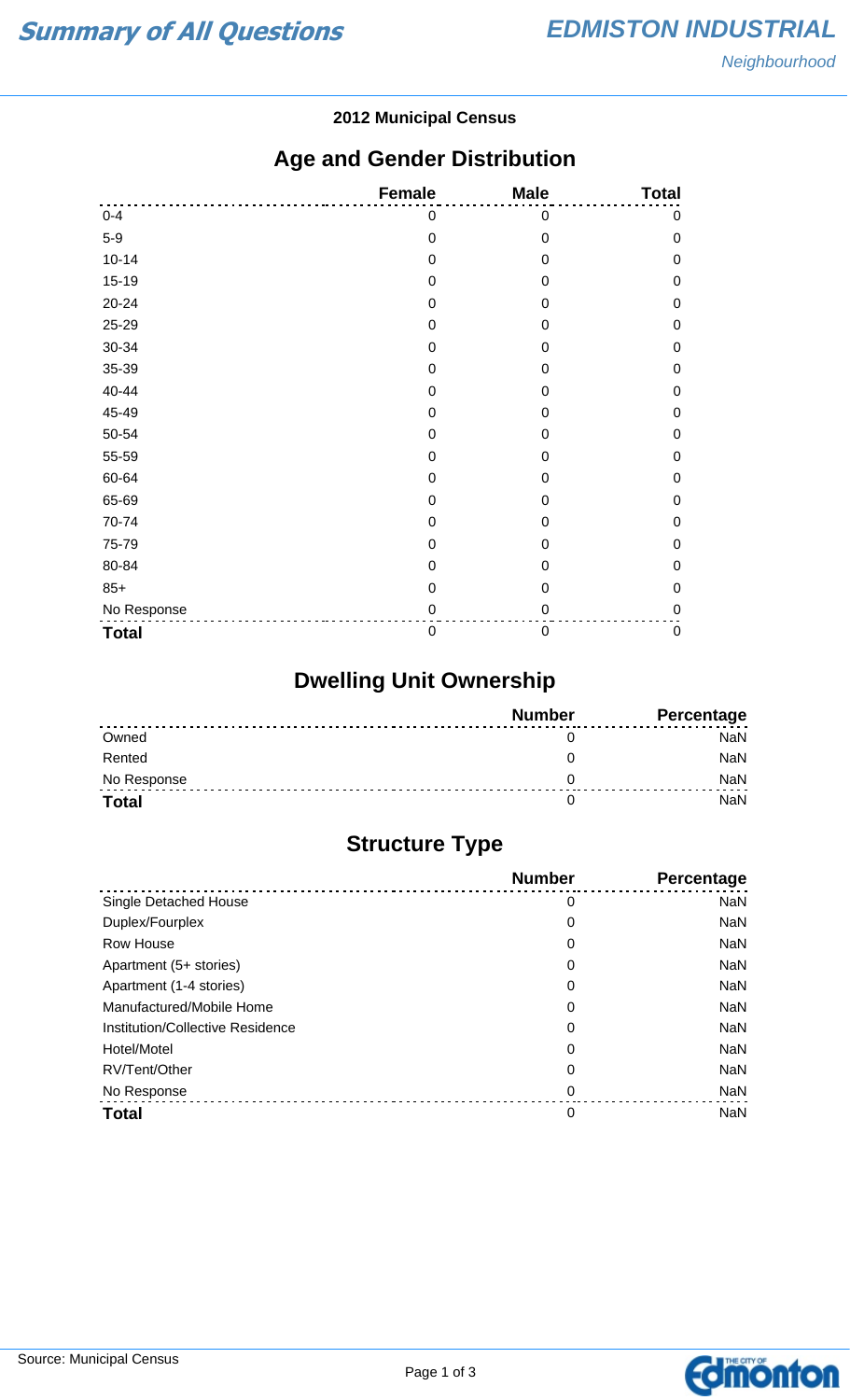## **Dwelling Unit and Property Status**

|                           | <b>Number</b> | <b>Percentage</b> |
|---------------------------|---------------|-------------------|
| Occupied                  | 0             | <b>NaN</b>        |
| Unoccupied                | 0             | NaN               |
| Vacant Lot                | 0             | <b>NaN</b>        |
| <b>Under Construction</b> | 0             | <b>NaN</b>        |
| No longer in use          | 0             | <b>NaN</b>        |
| No Response               | 0             | NaN               |
| <b>Total</b>              | 0             | <b>NaN</b>        |

#### **Marital Status**

|                      | <b>Number</b> | Percentage |
|----------------------|---------------|------------|
| Married              | 0             | <b>NaN</b> |
| Common-law           | 0             | <b>NaN</b> |
| Separated/ divorced  | 0             | <b>NaN</b> |
| <b>Never Married</b> | 0             | <b>NaN</b> |
| Widowed              | 0             | <b>NaN</b> |
| No Response          | $\Omega$      | <b>NaN</b> |
| <b>Total</b>         | 0             | <b>NaN</b> |

## **Employment Status**

|                            | <b>Number</b> | Percentage |
|----------------------------|---------------|------------|
| Preschool                  | 0             | <b>NaN</b> |
| Kindergarten - Gr.6        | 0             | <b>NaN</b> |
| Gr.7 - Gr.9                | 0             | <b>NaN</b> |
| Gr.10 - Gr.12              | 0             | <b>NaN</b> |
| Post Secondary Student     | 0             | <b>NaN</b> |
| Homemaker                  | 0             | <b>NaN</b> |
| Employed 0-30 hrs          | 0             | <b>NaN</b> |
| Employed 30+ hrs           | 0             | <b>NaN</b> |
| Unemployed                 | 0             | <b>NaN</b> |
| Retired                    | 0             | <b>NaN</b> |
| Permanently unable to work | 0             | <b>NaN</b> |
| Other                      | 0             | <b>NaN</b> |
| No Response                | 0             | <b>NaN</b> |
| <b>Total</b>               | $\mathbf 0$   | <b>NaN</b> |

## **Term of Residence at this Location**

|                              | <b>Number</b> | Percentage |
|------------------------------|---------------|------------|
| 5 years or more              | 0             | <b>NaN</b> |
| 3 years to less than 5 years | 0             | <b>NaN</b> |
| 1 year to less than 3 years  | 0             | <b>NaN</b> |
| Less than 1 year             | 0             | <b>NaN</b> |
| Child less than 1 year       | 0             | <b>NaN</b> |
| No Response                  | 0             | <b>NaN</b> |
| <b>Total</b>                 | 0             | <b>NaN</b> |